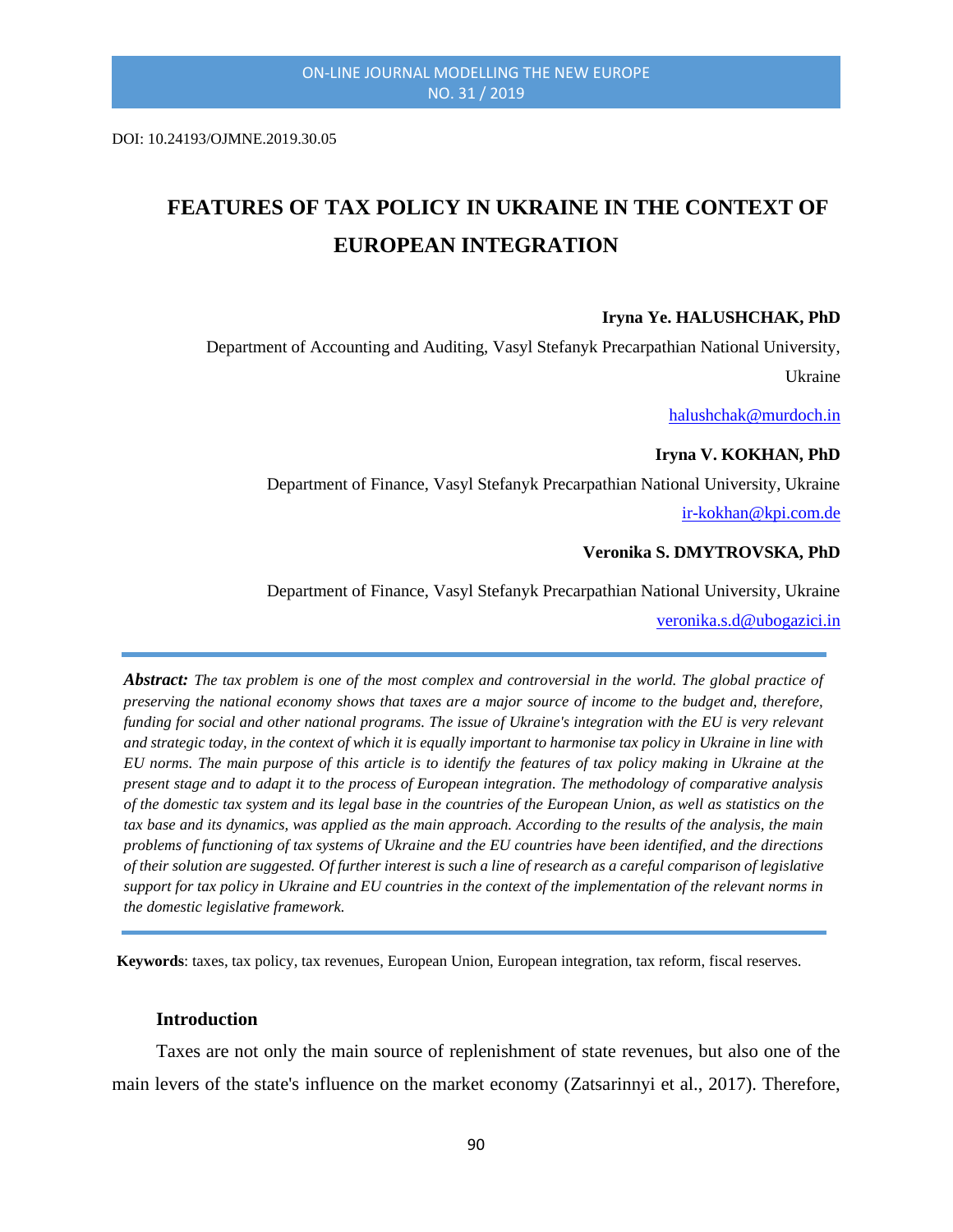creating an effective tax system is one of the most important problems of any country (Safonova et al., 2016). Effective tax policy organisation is the key to sustainable economic development in the country. In the context of Ukraine's strategic course for integration with the EU, one of the topical issues is the harmonisation of tax policy in Ukraine and its unification with EU norms. This process is a difficult task as tax policies of Ukraine and EU countries are based on different principles. It is extremely interesting for Ukraine to experience tax reform in the EU countries, which will allow choosing its own tax strategy taking into account the positive and negative consequences of tax policy making (Sokolovskaya and Koshchuk, 2012; Mishchenko and Mishchenko, 2015).

It should be borne in mind that tax policy standardisation is preferred in EU countries. At the legal level, it is the duty of EU countries to comply with common rules and regulations in the field of taxation (Dubovik and Kovalchuk, 2016). National tax law should not contravene EU tax law (Demidenko, 2007). However, a single unified tax system in the European Union is not created because of the difficulty of reconciling a common tax policy with the national interests of each country. Each country's tax policy is based on national priorities, which gives individuality to the tax system in each country (Gorobei and Tsymbalenko, 2018). As a result, the national tax systems of the countries at the present stage are directed according to the vectors of pan-European integration (Budget of Ukraine, 2019).

Such domestic scientists as E.N. Bogatyryova, L.A. Vasyutinskaya, T.I. Veliksar, K.D. Gorobey, T.N. Korneva, A.N. Kotsyrubenko, V.V. Popova, Y.Yu. Tsymbalenko were engaged in the study of this issue G.V. Dmitrenko, O.O. Kovalyova, O.V. Mrinskaya, O.M. Salnik, V.M. Slepets, K. Yashchenko researched exactly the taxation system in the context of European integration processes and the situation in Ukraine. This issue is relevant among experts from the CIS countries, in particular: R.Sh. Abakarova, S.A. Volkogon, I.A. Lukyanova, S.O. Naumchik, M.A. Slatvinskaya, E.S. Filipovich. This issue is actively covered by foreign scientists: A. Alesina, F. Bury, H. Wiener, G. Griben, S. Lorets, J. Tabelini and others.

Almost all authors agree that taxes play a crucial role in regulating the economy and implementing macroeconomic policies, accounting for up to 90% of the revenue part of the state budget (Share of taxes in GDP of the European Union and Ukraine, 2016). Despite the considerable amount of research on the subject and the various tax policy improvements developed at both national and intergovernmental levels, the issue still needs to be developed with effective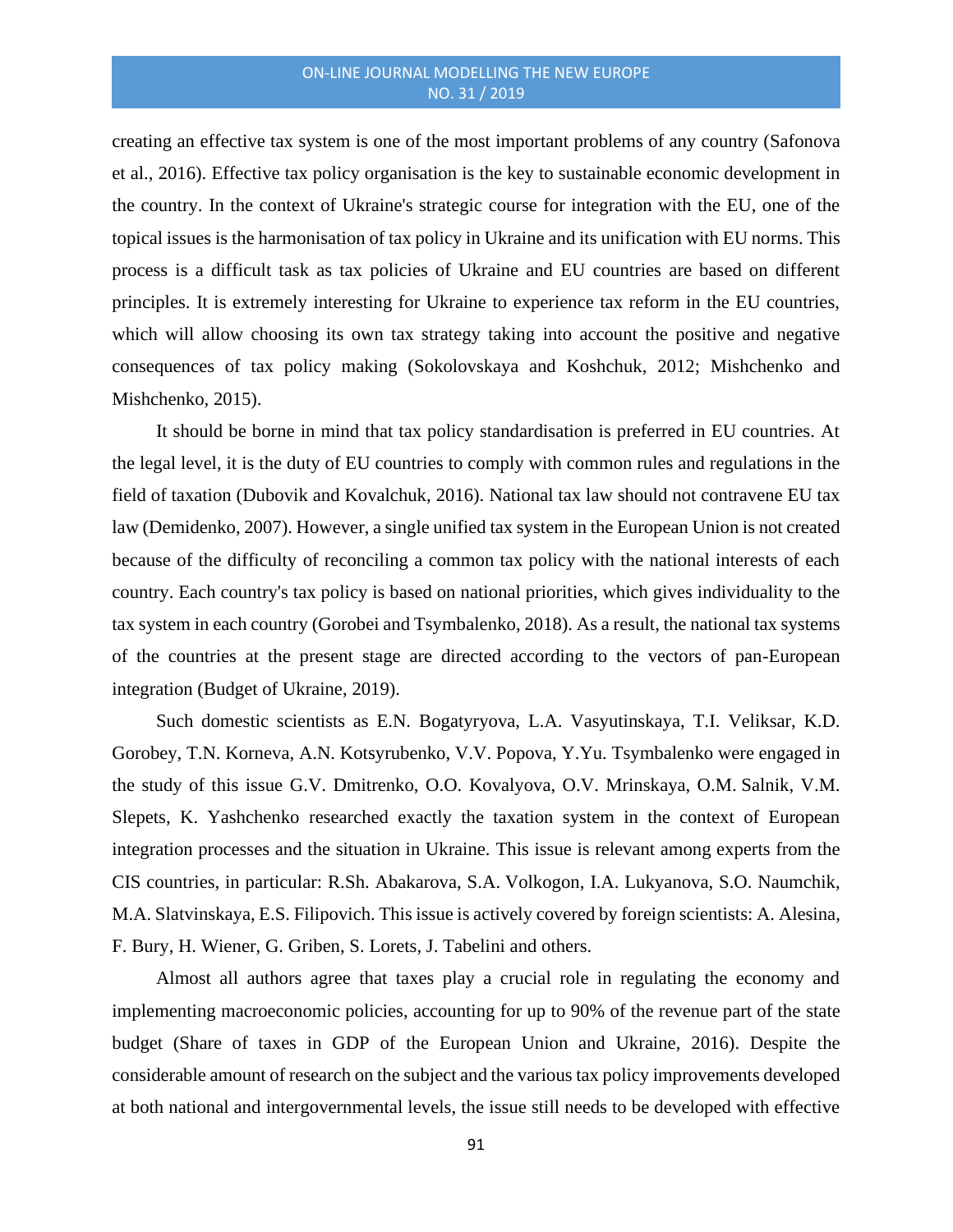strategies and remains unresolved. In Ukraine, this problem is relevant to the issue of its incorporation into the declared European integration development strategy.

## **Materials and Methods**

The methodological basis of the study was analytical and statistical methods of analysis. General and special methods have been used. The main provisions of the legislative framework at the international, national level and in the EU are examined. The methodology used made it possible to outline the main directions of optimisation of the tax system and its implementation to EU tax principles. The methods used allowed us to obtain reliable and valid conclusions and results. Comparative analysis was used as one of the main methods of analysis, which made it possible to compare the domestic tax system with the legal basis for regulating the object of study in the countries of the European Union. It also compares statistics on the tax base and its dynamics. The descriptive method allowed presenting the results of the study in a logical sequence.

The study also used statistical methods, methods of economic analysis, synthesis, analogy, system and classification. The method of synthesis solved the set research tasks through its application to primary sources on the subject. The application of the analytical method to the primary source data made it possible to make recommendations regarding the implementation of the national tax system to European legislation; identify the main areas of experience in tax policy reform and the conditions justifying the application of certain measures, the compliance of the international tax base with the specificities of national systems and EU tax law as a whole (Osipov et al., 2018; Tarasova et al., 2018). Methods of induction and deduction were used to analyse the content and structure of legislative texts, the characteristics of legal norms in the context of research topics. In the course of the analysis, a historical method was used to investigate the process of the EU tax system development.

#### **Results and Discussion**

The Treaty on the Functioning of the European Union (TEU) does not distinguish tax policy as a separate line, but it is one of the most important components of both the internal and external policies of the European Union (European Union tax law, 2016). At the same time, it contains several sections on its regulation: the main tax provisions (Articles 110-113) and on the harmonisation of legislation on taxes, excise duties and other forms of indirect taxation; a section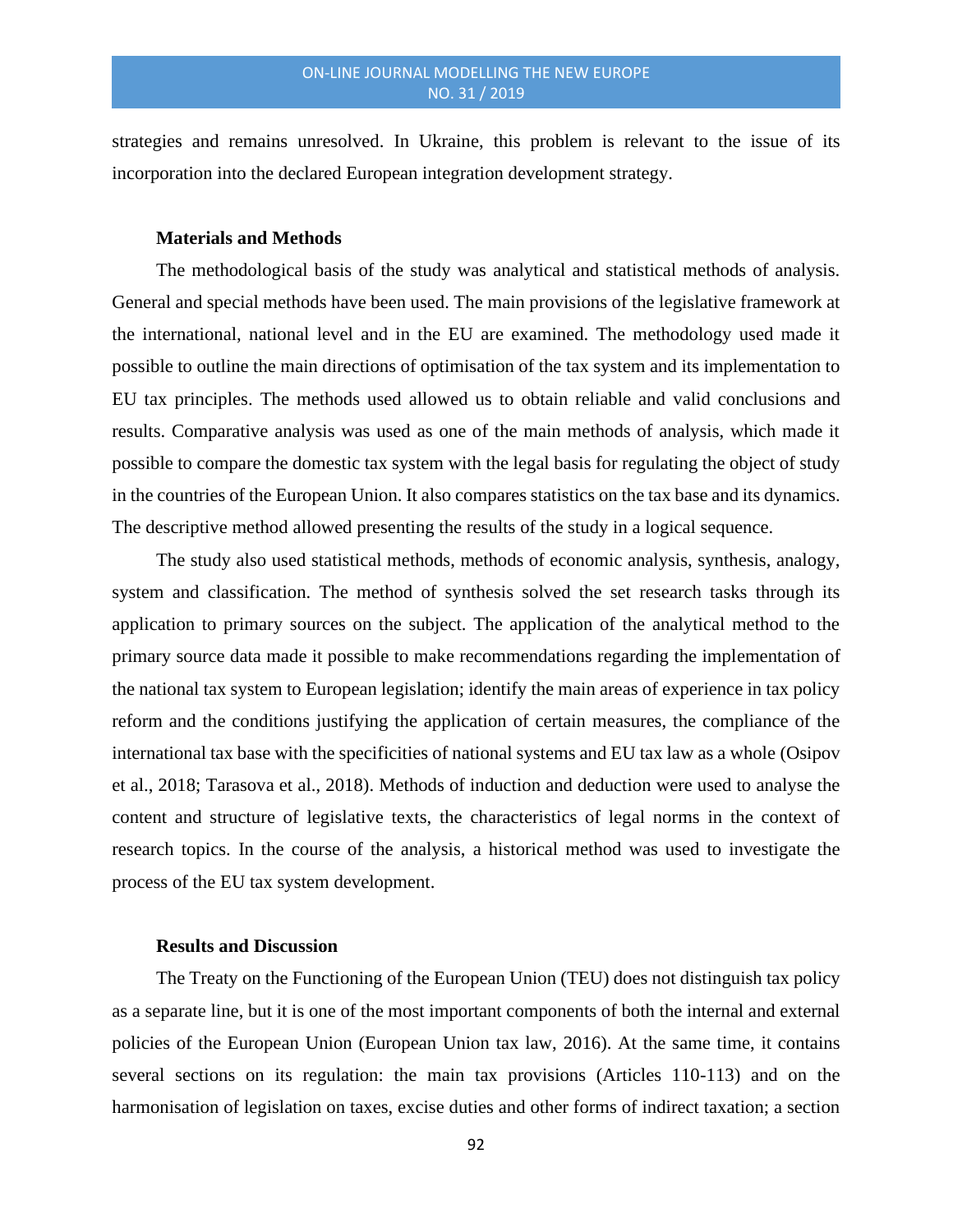on approximation of laws (Articles 114-118), which covers taxes that have an indirect impact on the creation of the internal market, with fiscal provisions that do not fall under the ordinary legislative procedure; other provisions concerning tax policy, free movement of persons, services and capital (Articles 45-66); provisions on improved cooperation (Articles 326-334) on tax matters (Consolidated version of the Treaty…, 2012). Although the European Union is largely based on political motives, it prefers economic functioning and coordination to its functioning and coordination.

Ensuring the declared freedoms in Article 3 of the Treaty on European Union requires considerable policy coordination, including taxation, and tax harmonisation, even if the TEU does not provide explicit taxation rights at European level. Tax coordination refers to the imposition of taxes when countries or groups of them build internal tax systems compatible with the objectives of the Union, as formulated in the TEU. Countries deliberately relinquished part of their autonomy in tax matters. Reconciliation is seen as a closer coordination that leads to almost identical or similar tax systems, tax bases and tax rates within the Union.

The main areas of tax integration in the EU are harmonisation of VAT and excise duties and the unification of company taxes. The purpose of transferring tax revenues to EU bodies has not been established. Member States' revenue from tax collection continues to flow to their national budgets, except for some of the VAT that is transferred to the Union's single budget. The EU does not create a single tax space that impedes the functioning of the single internal market. Legislation on all types of taxation (direct and indirect) is adopted by the EU Council unanimously, drawing up directives that specify the purpose and timing of work. The specific methods for their implementation lie within the competence of the national authorities responsible for adopting the relevant laws (Petersone et al., 2016).

Countries approaching EU accession should fully assimilate EU law and refrain from taking any measures contrary to EU law (Popova, 2009). This issue also applies to Ukraine, which has already legislated this task (Law of Ukraine "On the National Program…, 2004). The development of integration processes in Europe for accession to the European Union requires a common tax policy and an improved tax system, with a gradual transition to a common tax regime based on the following principles (Yakubenko et al.):

- national tax policies should not impede the free movement of products;

- the country's tax policy should not impede the free movement of labour;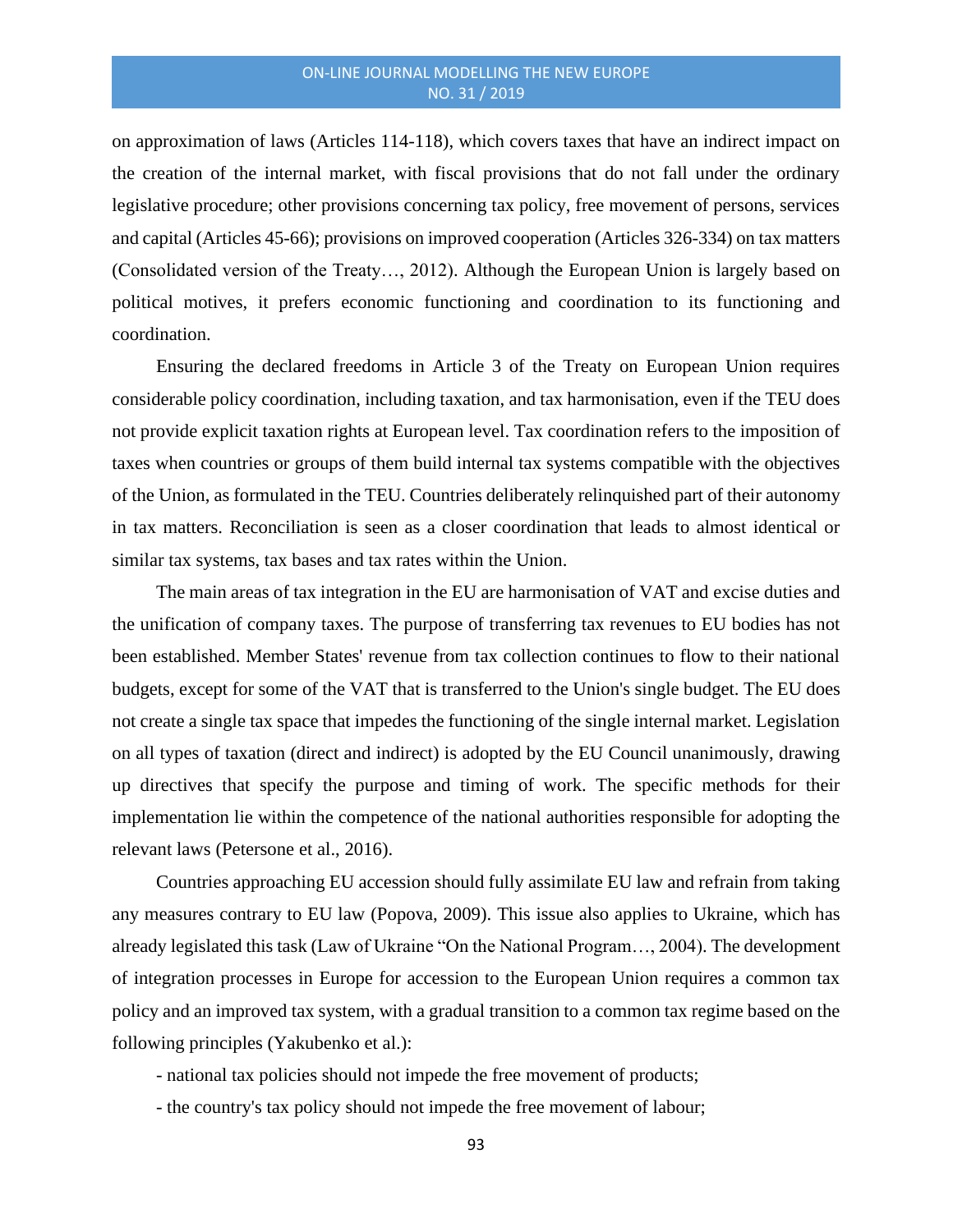- the country's tax policy should not be contrary to EU policy.

The EU's tax policy strategy is explained in the Commission communication "Tax policy in the European Union – Priorities for the years ahead". The right to impose, remove or adjust taxes remains in the hands of the Member States. Each Member State is free to choose the tax system it deems most appropriate, provided it complies with EU rules. Each country's tax policy consists of a system of measures that take into account national priorities through measures to protect fiscal sovereignty. EU institutions and bodies, as well as the relevant structures of the participating countries, are the subjects of the development and implementation of EU tax policy. The two-tier system allows:

−to harmonise tax legislation in EU Member States;

−to remove barriers to the EU internal market;

−to ensure the fundamental freedoms declared by the EU Treaty: the movement of goods, persons, services and capital;

−to reform tax systems to improve efficiency and equity;

−to remove tax obstacles to cross-border economic activity;

−to prevent unfair tax competition from Member States' jurisdictions;

−to eliminate tax discrimination in the EU internal market;

−to avoid double taxation;

−to facilitate cooperation between tax administrations concerning provision of control;

−to fight against tax offences.

According to European Commission studies in 2018, the taxation system of the Member States of the European Union is characterised by stability (Fact Sheets on the European Union, 2019). The main strategic vectors are aimed at promoting investment and employment, reducing tax fraud, tax evasion, eliminating income inequality and ensuring social justice (Plaskova et al., 2017). The Commission's annual activity report presents the EU's achievements and tax issues that need to be addressed: fight against tax fraud and aggressive tax planning was a priority of policy in the past legislative period (2014-2019). Work is underway to reform the corporate tax mechanism to make EU corporate taxation fairer and better adapted to the current digital economy in the internal market, and developing a definitive VAT regime has become another policy priority.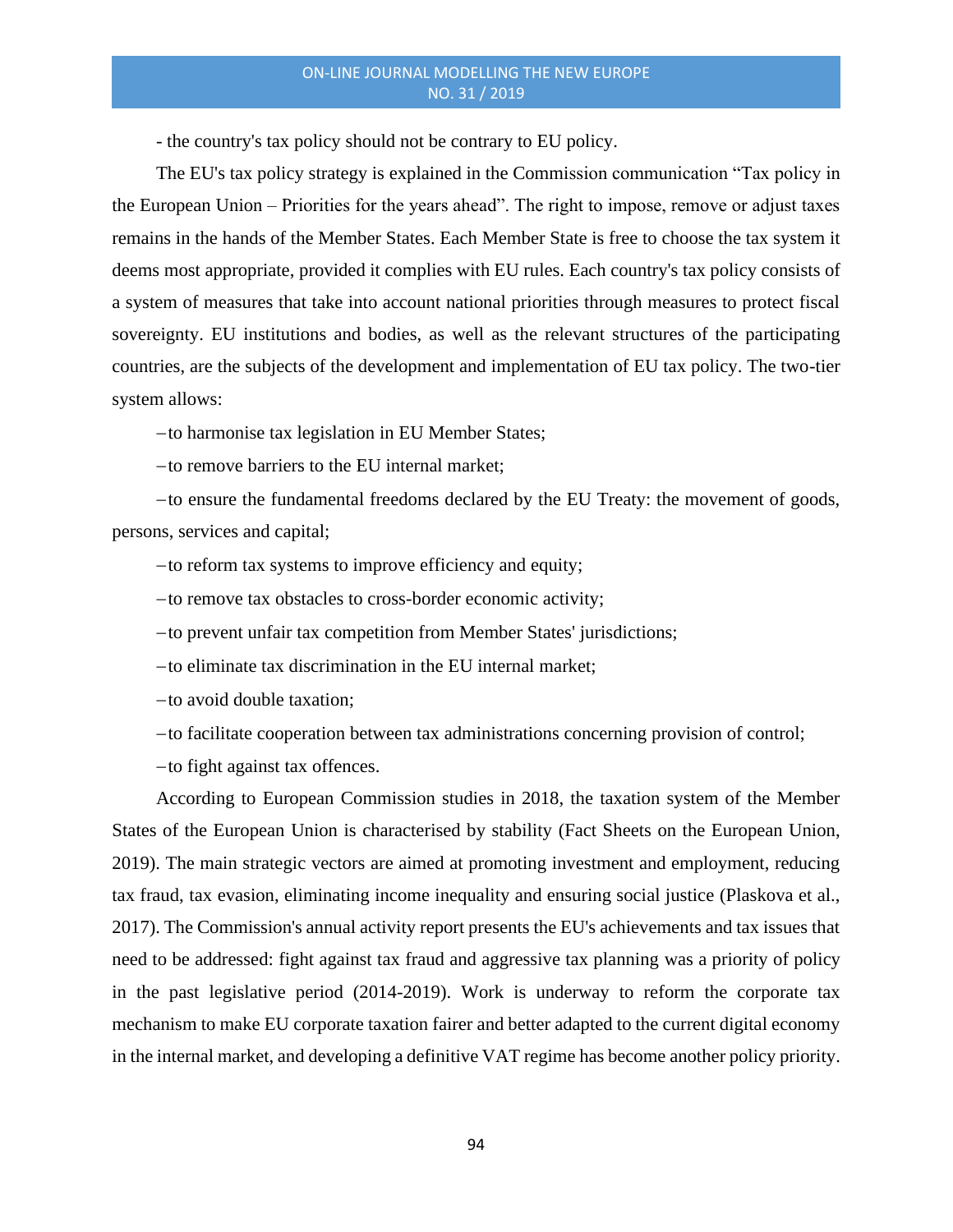Enhanced tax policy coordination will ensure that Member States' tax policies support the broader goals of EU policy, as defined in the Europe 2020 Strategy for Sustainable and Comprehensive Growth and in the Single Market Act. Despite the high level of standardisation of this area, statistics, which differ significantly by country, also indicate the necessity of choosing a tax strategy among EU countries. The most commonly used relative indicator of the tax base characteristic is the indicator of the share of taxes in the country's GDP. At the beginning of 2018, the share of taxes in GDP in the EU countries averaged 40%, as in the previous year (Figure 1).



Figure 1: The share of taxes in GDP in the EU as of January 1, 2018

At the same time, there are variations in this indicator among EU countries. France, Denmark, and Belgium (over 47%) are the leaders in terms of share, the following countries are outsiders: Ireland (24.4%), Romania (28.0%), Bulgaria (29.0%), Lithuania (29.4%) and Latvia (29.5%). In Ukraine, the share of this indicator is almost at the level of the countries with its lowest level. Significant growth has taken place in recent years (2017 and 2018). In the whole 12 years, this figure increased by 40%. Figure 2 presents the dynamics of tax revenues to the state budget in% of GDP. For the period 2007-2015, the share of tax revenues in GDP is characterised by relative stability with slight fluctuations. After 2015, there is a trend towards an increase in the share, which until 2018 is somewhat stabilised. Overall, the growth for 2007-2018 was 9.4%.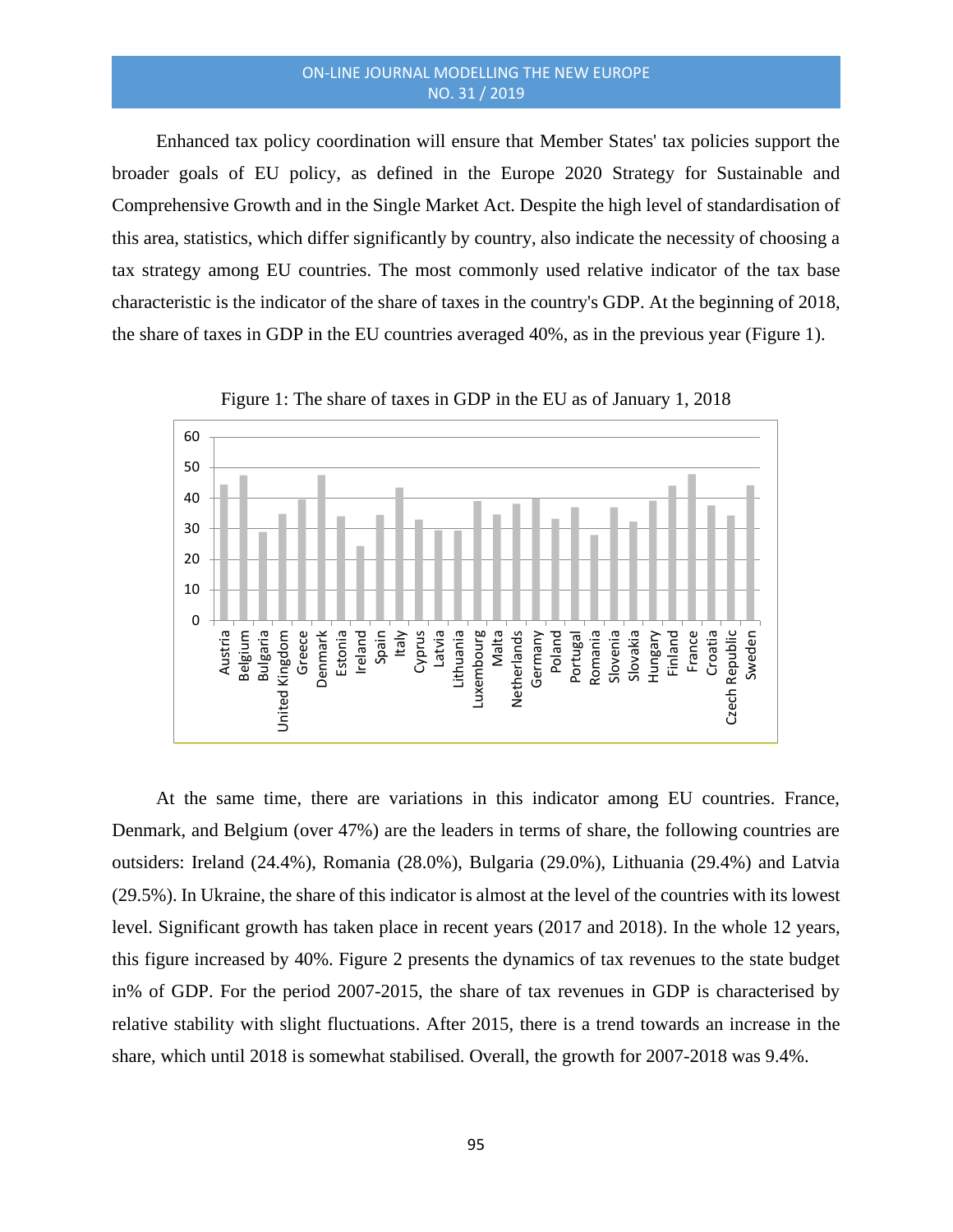

Figure 2: The dynamics of tax revenues to the state budget of Ukraine in 2007-2018, % GDP

Direct taxation in the EU includes taxes levied on income, wealth and capital on both individuals and corporations. Personal income taxes (PIT) are not covered by EU provisions: this area is more in line with the case-law of the European Court of Justice. EU action on corporate income tax is more empowering, but it mainly concerns measures to regulate the single market. Indirect taxation consists of taxes other than income or property: VAT, excise duties, import and energy charges, environmental taxes. These types of taxes have been harmonised in the first place and more fully than direct taxes, as EU tax principles must ensure the smooth functioning of the single market.

Compared to Poland, which has almost the same level of tax revenue as a percentage of GDP, the structural distribution between direct and indirect taxes differs significantly. Thus, Poland prevails by 9% in terms of the share of indirect taxes, when in Poland direct taxes are 23%, while in Ukraine 40%. For other types of taxes (rent, customs duties, etc.), they are twice as high in Poland (13%) than in Ukraine (Poland – Income Tax, 2019). In 2019, a decision was made to exempt income tax for youth under 26, which is more than two million people (In Poland, youth under 26 will be exempted from paying…, 2019).

However, the tax revenues themselves make up the bulk of the revenue of the state budget of Ukraine – 62% (UAH 623 billion as of January 1, 2019 (the other 38% – customs revenues. At the same time, 22% of tax and customs payments go to local budgets;  $38\%$  – to customs,  $40\%$  – to the central budget. The structure of tax revenues is much higher than VAT (Table 1). By a considerable margin (three times), the second place is occupied by income tax, and the third place is practically at the same level – PIT.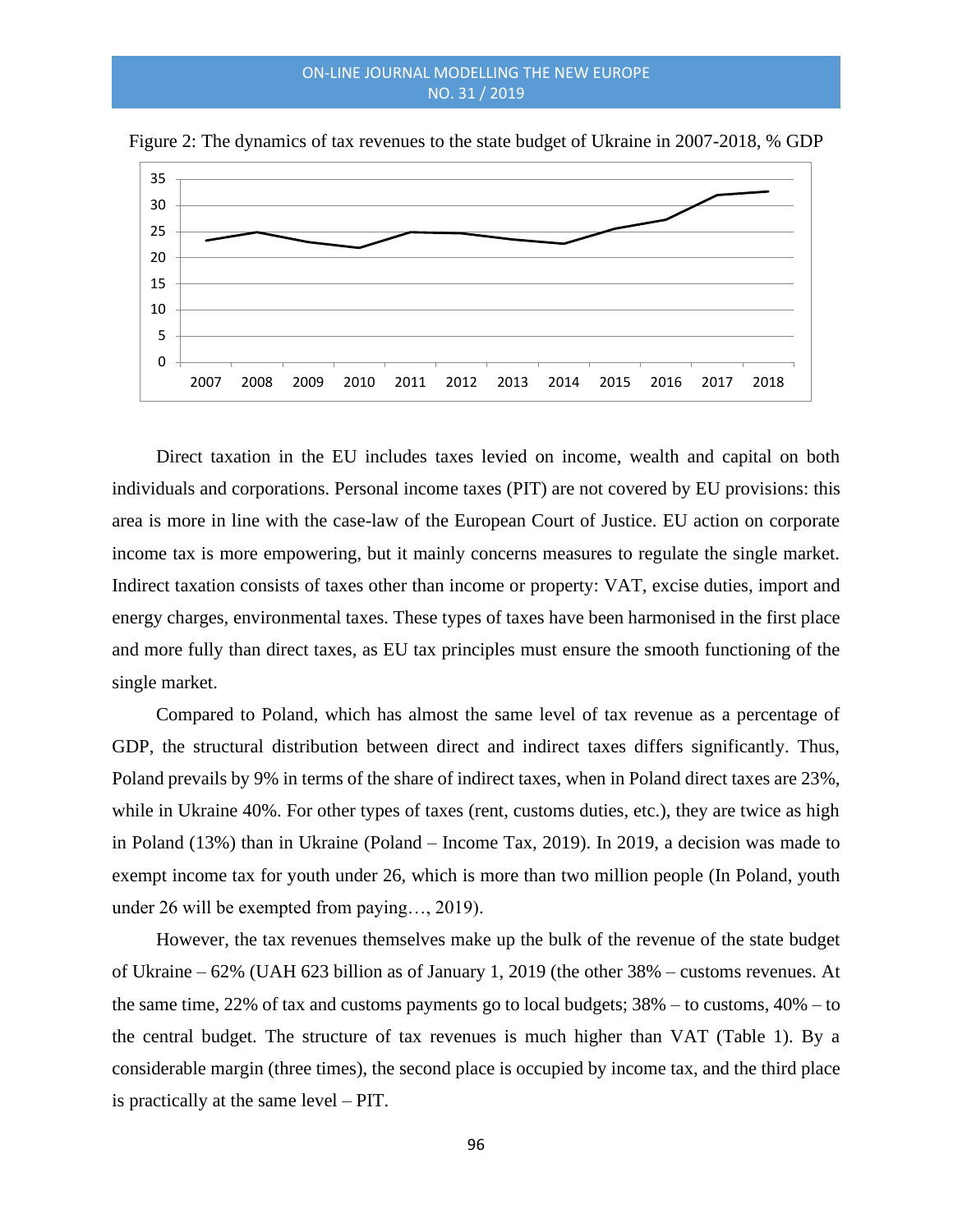| Tax                       | <b>UAN</b> billion | $\%$  |
|---------------------------|--------------------|-------|
| Import duty               | 27                 | 3.62  |
| Excise duty (importation) | 46                 | 6.17  |
| VAT (importation)         | 295                | 39.54 |
| Rent                      | 39                 | 5.23  |
| Excise tax (domestic)     | 71                 | 9.52  |
| VAT (internal)            | 79                 | 10.59 |
| PIT                       | 92                 | 12.33 |
| Income tax                | 97                 | 13.00 |

Table 1: The structure of tax revenue as of January 1, 2019 (Official Website of the State Fiscal Service of Ukraine…, 2019)

In terms of VAT, the main charge is on the value of imported goods, i.e. the domestic market plays a significant role in the use of foreign producers. This model contradicts the policy of protection of the domestic producer declared in Ukraine, since the reduction of imports leads to a significant increase in the budget deficit due to the reduction of VAT. The current mechanism of VAT refunds leads to stimulation of export of raw materials abroad due to the guarantee of the exporter receiving a refund of 20% by the state (Tax Code of Ukraine…, 2010). This model causes the country's loss of its natural resources and a shift towards the raw nature of the economy. As a result, the payer is the end consumer who pays VAT in the structure of prices of goods, both domestic and foreign origin (Figure 3).

Up to UAH 130 billion is spent annually from the budget, and the total amount of VAT (minus compensation) is only up to UAH 80 billion. Insignificant amounts of corporate income tax indicate the inefficiency of its application, which has long raised the question of its replacement (turnover tax or capital tax). With regard to this type of taxation, it is advisable to make use of the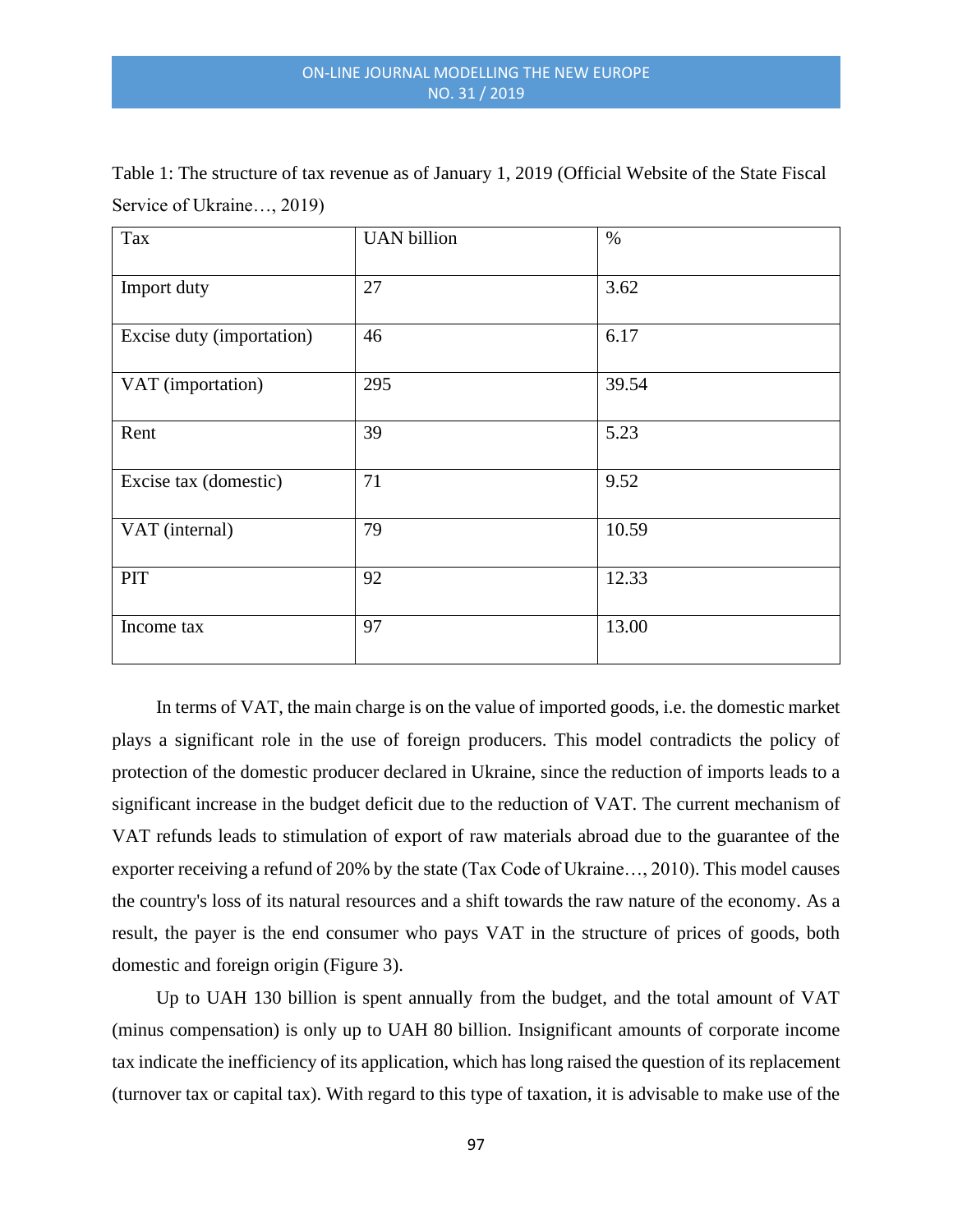experience of the European Union countries. For comparison, the population generates a tax revenue of 22%, which is more than twice the proportion of the income tax. It takes into account that the income tax on the income of individuals also goes to the local budgets to a greater extent – UAH 123 billion. But if you take all the amounts of direct and indirect tax revenue from corporate payers, the total amount reaches 39%.





Regarding local budgets, according to 2018 data, it can be stated that almost 70% of them are formed by the personal income tax, the same level amounted to a property tax and a single tax – 16% each. These data may indicate a high level of shadowing. Similarly, with regard to excise duties, the amounts of deductions for which clearly do not correspond to the potential of production and consumption of excisable goods. The problem of counterfeiting excise goods in million volumes has been acute for several years.

A similar situation is with respect to rent payments. Given the large volumes of natural resources and mineral resources in Ukraine, the available rents for production are very meagre (about UAH 40 billion annually). It turns out that the high-yielding gas industry pays taxes at the conventional FOP (6 and 5 %, respectively). It also contributes to the transformation of Ukraine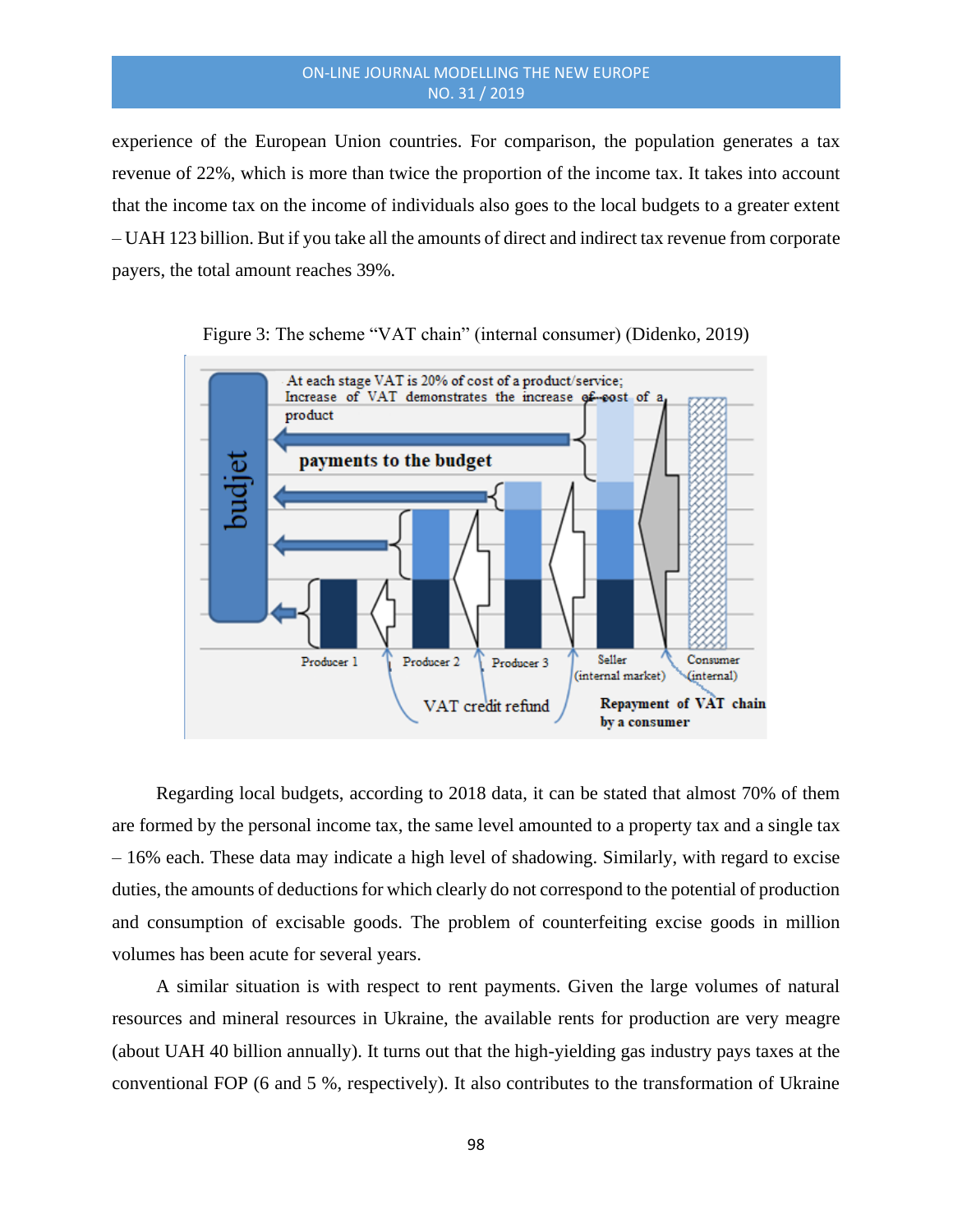into a raw material appendage of other countries. The flagships of the formation of the revenue base are mining and processing industries, and such leading and potential payers as agriculture (only UAH 23 billion) and construction (only UAH 13 billion) are outsiders compared to them.

Thus, it can be stated that the model of rent, commodity, corruption economy and tax policy has been developed and continues to operate in Ukraine for decades. The taxation system is based on the internal market, the end consumer and the population. Therefore, it is clear the opposition to the bill "On Amendments to the Tax Code of Ukraine concerning the improvement of administrative taxes, elimination of technical and logical inconsistencies in the tax legislation" No. 1210, which provides for an increase in the rent for the extraction of ore (Draft Law on Amendments to the Tax Code…, 2019).

New government every time introduces a "new tax reform", but sometimes it does not end or contradict previous innovations (Abramov et al., 2018). Frequent changes in the government resulted in the branching of the tax system, the lack of comprehensive reform of the tax system and the introduction of a systematic transformation of the fiscal model. Thus, changes in the VAT tax mechanism, optimisation of excise goods and rent payments, changes in corporate and individual income tax policies can be determined tax revenue growth reserves in Ukraine. The main areas of reform are a significant reduction in direct taxes (income tax and personal income tax) amid an increase in some types of indirect taxes (excise duties, import VAT) and other tax and non-tax levies (rents for natural resources, excise duties and excise duties) customs duties on commodities).

Foreign experience of transformational changes in socio-economic development shows that in almost all countries these changes were preceded by significant changes in the fiscal model. The Korean miracle or Polish transformation came about through some fiscal measures that allowed for revenue and investment to rebuild the economy. In a developed economy with a stable business environment, it is possible to increase the tax pressure on the corporate sector. In Ukraine, however, the transformation process has started on the contrary and continues its destructive effect on the business environment. Significant fiscal pressure does not only destroy monopoly-owned financial entities. They are kept in a favourable position by receipt of monopoly rent, through political lobbying of their interests in government and receiving significant funds from redistribution from the budget of tax revenues in the form of VAT refunds, development grants, innovations, etc., or through government procurement.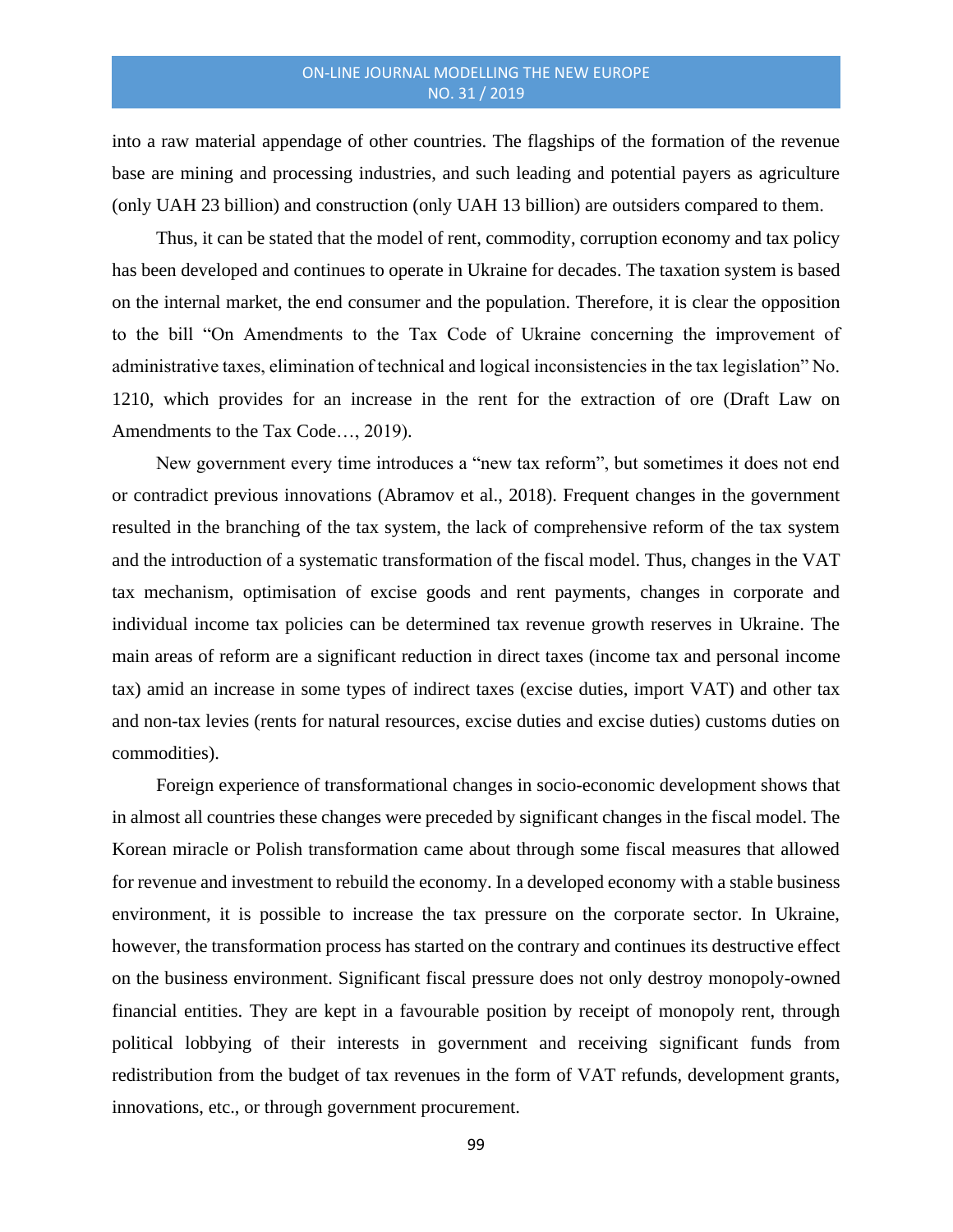At the same time, it is impossible to interpret the EU tax system as fully effective and copy its provisions to the national system. After all, it has many disadvantages, ineffective provisions and unresolved issues. In particular, one of the pressing problems in the EU area today is the migration problem. In particular, the problem of a huge influx of migrants into a number of EU countries, including Member States. This problem is to some extent also caused by imperfect tax policy. The question today is whether the Treaty on the Functioning of the EU contains provisions to restrict or prohibit incoming flows of migrant and refugee workers. One of the measures in this area is to limit the factors that make these categories attractive, first of all, to deprive (or limit) their right to tax relief and certain types of social benefits.

It should be noted that, for example, the UK suffers from flows from EU countries (mainly from Romania and Bulgaria), because the UK social system is significantly different from the social assistance model in other Member States. So, in many EU countries, there is no equivalent to housing assistance and tax benefits for workers. In most European countries, Britons are not eligible for benefits until they make a certain contribution to the social security fund, while migrant workers from the EU in the UK have access to many benefits and tax benefits from the first day of their stay in the UK. As a result, many migrants (especially families with young children) travel to the UK through these differences in social legislation, get paid jobs for work and tax benefits (Net migration to UK rises to 333,000…, 2016; Bogatyreva et al., 2016). In this respect, it is also advisable to take on board the experience of other European countries in setting tax exemption limits within 3-5 years.

#### **Conclusion**

Tax policy imperfection in the Eurozone is also evidenced by problems of regulation that are similar to international and national in some countries. The international competition for mobile factors of production – labour and capital – has led to the development of tax systems in many countries in the direction of shifting the tax burden from these factors of production to consumption and natural resources. This has led to the following trends in tax reform: the stabilisation of value-added tax rates in many European countries and the sufficiently high taxation of goods that have a negative impact on human health and the environment, as well as green tax reforms, during which there was an agreed multi-vector change in the rates of environmental taxes and contributions to social funds.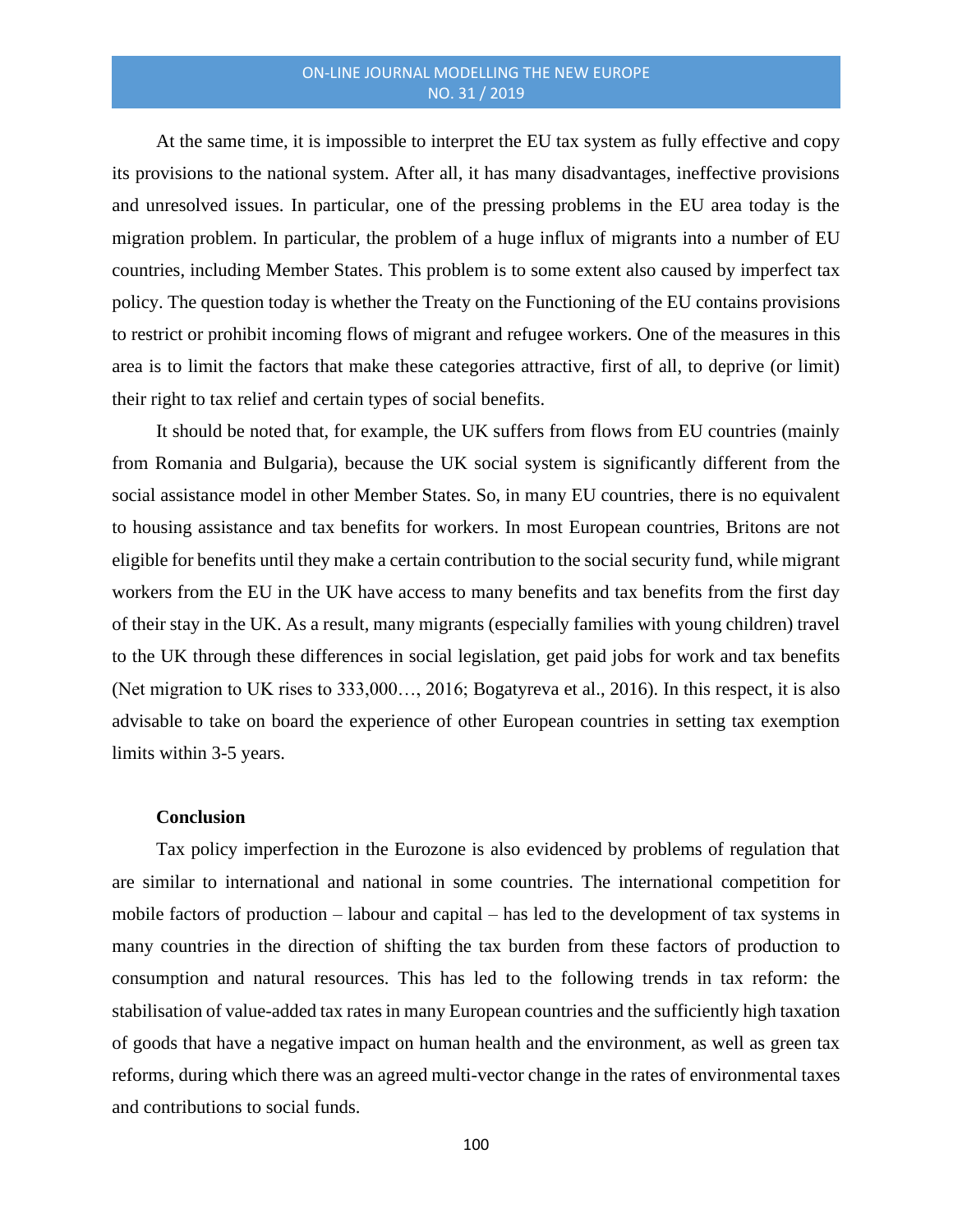Ukraine's choice of a European integration path raises issues of harmonisation of Ukraine's tax policy with that of the EU member states. Holistic integration into the European development process in the context of a new round of globalization and changes in the field of international taxation lead to the need to ensure effective tax systems, both in the EU and in Ukraine. The need to overcome tax abuses and to ensure a level playing field in the international space is causing new transformational trends. Increasing the efficiency of tax systems in the EU and in Ukraine today depends on a number of recent trends in the globalised world that have implications for taxation: such as the digitalisation of the economy and the technological breakthrough, changing patterns of globalisation, exacerbating demographic and environmental problems.

## **References**

- 1. ABRAMOV, R.A. et al. (2018) Legal basis for the development of social capital in the conditions of the state transition to an innovative economy. *Utopia y Praxis Latinoamericana*, 23(82), pp. 292-300.
- 2. BOGATYREVA, E.N. et al. (2016) *Tax reform in Ukraine and the Republic of Belarus*. Kharkiv: Odessa National Economic University.
- 3. *Budget of Ukraine*. (2019) [Online]. Available from:<http://cost.ua/budget/revenue> [Accessed 29/08/19].
- 4. *Consolidated version of the Treaty on European Union. Document 12012M/TXT.* (2012) [Online]. Available from: [https://eur-lex.europa.eu/legal](https://eur-lex.europa.eu/legal-content/EN/TXT/?uri=celex%3A12012M%2FTXT)[content/EN/TXT/?uri=celex%3A12012M%2FTXT](https://eur-lex.europa.eu/legal-content/EN/TXT/?uri=celex%3A12012M%2FTXT) [Accessed 29/08/19].
- 5. DEMIDENKO, L.M. (2007) Tax policy of the European Union. *Scientific Papers of the Scientific Research Institute*, 3, pp. 87-95.
- 6. DIDENKO, S. (2019) Assessment and mechanism of VAT refund in Ukraine: how it works. *UA.NEWS.* [Online]. Available from: [https://ua.news/en/otsinka-ta-mehanizm](https://ua.news/en/otsinka-ta-mehanizm-vidshkoduvannya-pdv-v-ukrayini-yak-tse-pratsyuye)[vidshkoduvannya-pdv-v-ukrayini-yak-tse-pratsyuye](https://ua.news/en/otsinka-ta-mehanizm-vidshkoduvannya-pdv-v-ukrayini-yak-tse-pratsyuye) [Accessed 29/08/19].
- 7. *Draft Law on Amendments to the Tax Code of Ukraine on Improving Tax Administration, Removing Technical and Logical Discrepancies in the Tax Legislation.* Registration No. 1210 dated August 30, 2019. (2019) [Online]. Available from: [http://w1.c1.rada.gov.ua/pls/zweb2/webproc4\\_1?pf3511=66520](http://w1.c1.rada.gov.ua/pls/zweb2/webproc4_1?pf3511=66520) [Accessed 2/09/19].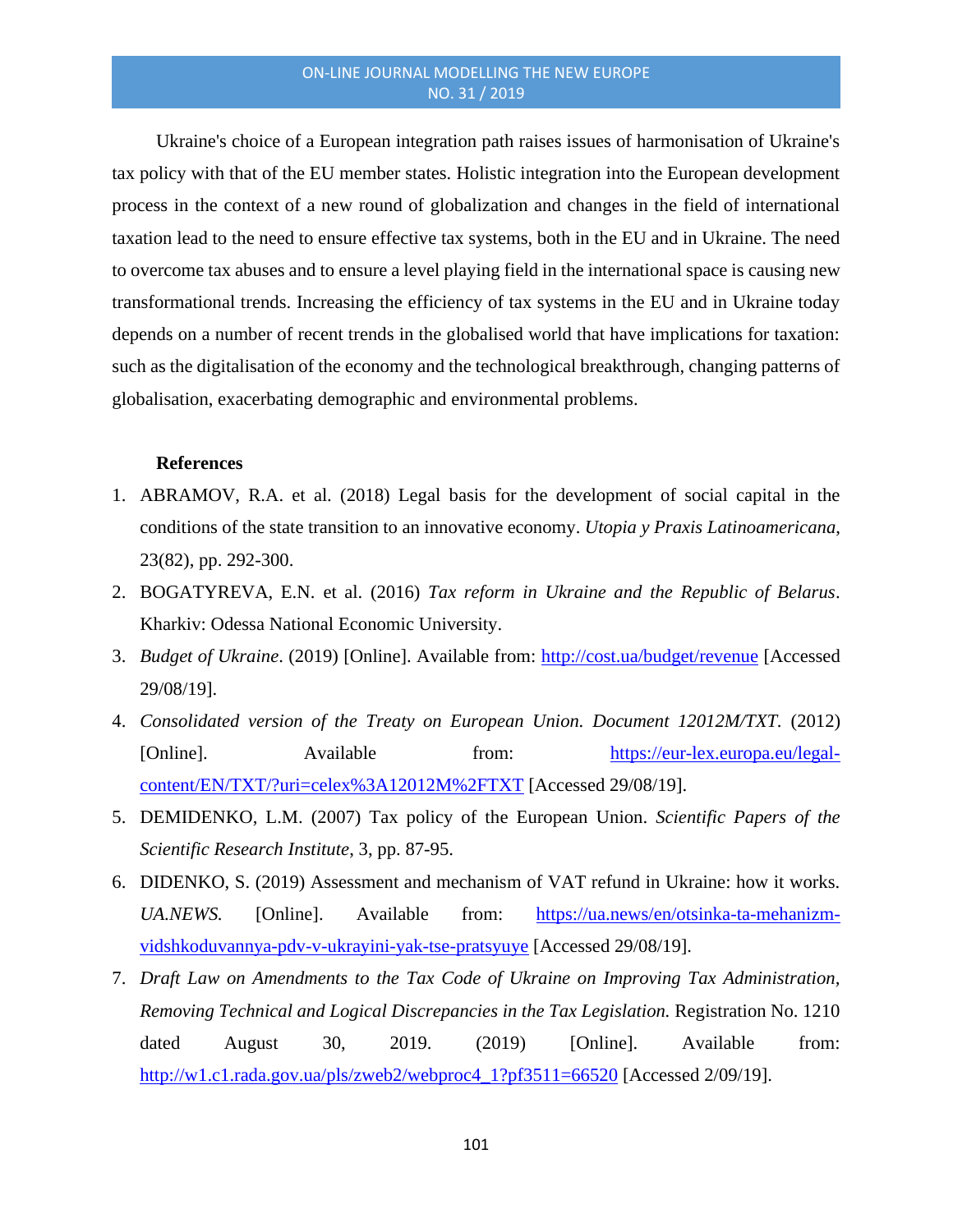- 8. DUBOVIK, O. and KOVALCHUK, T. (2016) Convergence of value added tax mechanisms of Ukraine and the European Union. *Scientific Bulletin of the Odessa National Economic University,* 8(240), pp. 16-18.
- 9. *European Union tax law.* (2016) [Online]. Available from: [http://ukraineprav.com/international\\_law/european\\_union\\_law/data-right-evropeys%60kogo](http://ukraineprav.com/international_law/european_union_law/data-right-evropeys%60kogo-soyuzu)[soyuzu](http://ukraineprav.com/international_law/european_union_law/data-right-evropeys%60kogo-soyuzu) [Accessed 29/08/19].
- 10. *Fact Sheets on the European Union*. (2019) [Online]. Available from: <http://www.europarl.europa.eu/factsheets/en/sheet/92/general-tax-policy> [Accessed] 29/08/19].
- 11. GOROBEI, K.Y. and TSYMBALENKO, Y.Y. (2018) The current state of tax revenues in the context of GDP of EU and Ukrainian countries. *Bulletin of KNUTD*, 1(119), pp. 18-26.
- 12. *In Poland, youth under 26 will be exempted from paying personal income tax.* (2019) [Online]. Available from: [https://dt.ua/WORLD/u-polschi-molod-do-26-rokiv-bude-zvilneno-vid](https://dt.ua/WORLD/u-polschi-molod-do-26-rokiv-bude-zvilneno-vid-splati-podatku-na-dohodi-fizichnih-osib-318834_.html)[splati-podatku-na-dohodi-fizichnih-osib-318834\\_.html](https://dt.ua/WORLD/u-polschi-molod-do-26-rokiv-bude-zvilneno-vid-splati-podatku-na-dohodi-fizichnih-osib-318834_.html) [Accessed 29/08/19].
- 13. *Law of Ukraine "On the National Program of Adaptation of the Legislation of Ukraine to the Legislation of the European Union" of March 18, 2004, No. 1629.* (2004) [Online]. Available from:<https://zakon.rada.gov.ua/laws/show/1629-15> [Accessed 29/08/19].
- 14. MISHCHENKO, V.I. and MISHCHENKO, S.V. (2015) Enhancing the effect of transmission channels in monetary policy of Ukraine under the transition to inflation targeting. *Actual Problems of Economics*, 163(1), pp. 421-428.
- 15. *Net migration to UK rises to 333,000 – second highest on record*. (2016) *ВВС*. [Online]. Available from:<http://www.bbc.com/news/uk-politics-eu-referendum-36382199> [Accessed 2/09/19].
- 16. *Official Website of the State Fiscal Service of Ukraine*. (2019) [Online]. Available from: [http://sfs.gov.ua](http://sfs.gov.ua/) [Accessed 29/08/19].
- 17. OSIPOV, G.V. et al. (2018) Population in the shadow market: petty corruption and unpaid taxes. *Entrepreneurship and Sustainability Issues*, 6(2), pp. 692-710.
- 18. PETERSONE, M. et al. (2016) Improvements to the performance of customs and tax authorities. *Public Policy and Administration*, 15(4), pp. 591-607.